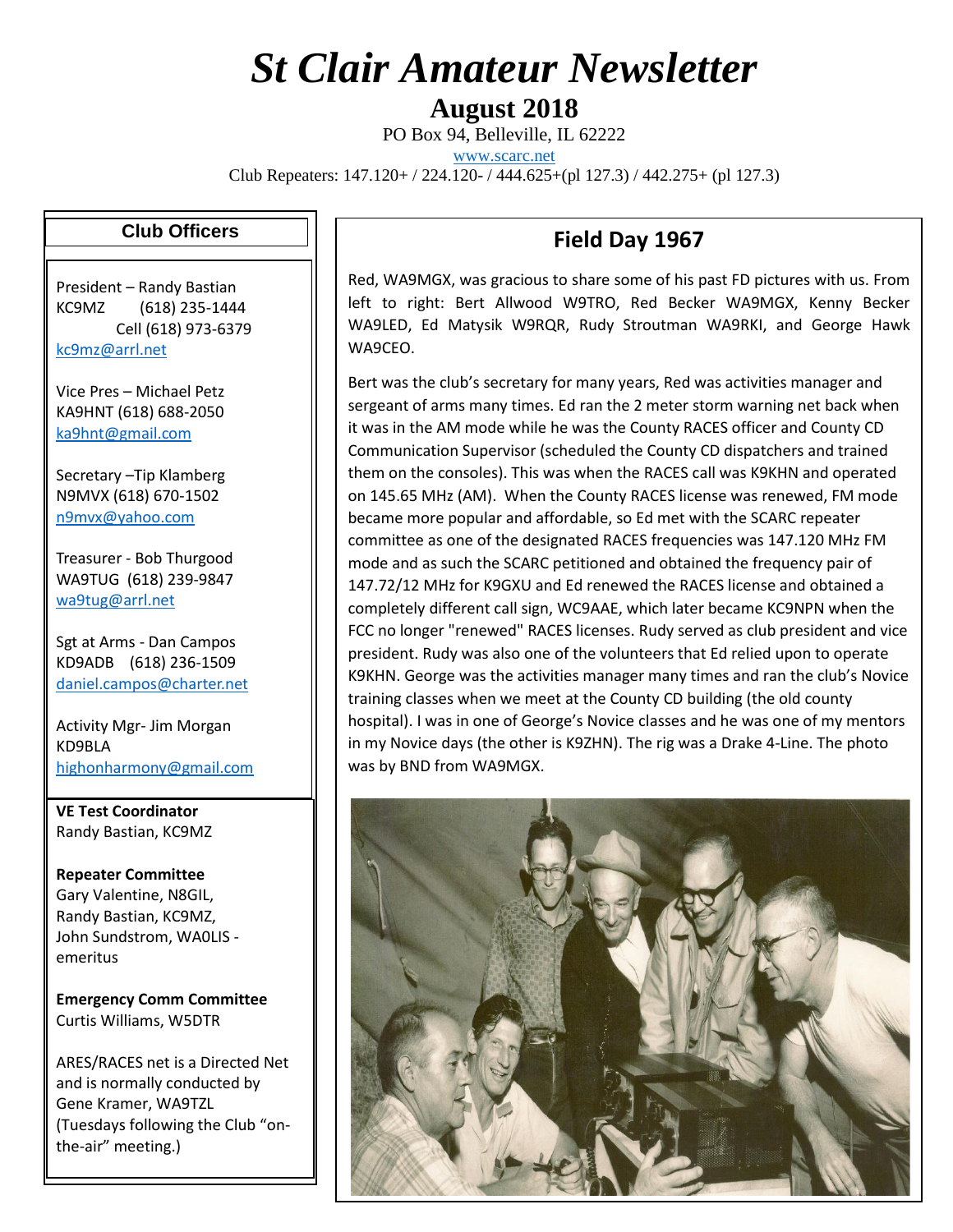Meeting Date, Time and Location: This month's meeting will be on August 30<sup>th</sup> at the Belleville Fire House #4. The meeting starts at 8:00PM. Many start to gather at 7:30PM. There will be testing this month at 7 PM.

**New Members:** New applications should be submitted to the Sgt. at Arms. Applications will be vetted by the Sgt. at Arms and will be brought forward for a vote at the next monthly meeting after being submitted. We look forward to meeting/greeting any new member because to grow our club, we must find people that love to talk (should not be too hard) and that would love to be on the radio. So putting the two together can make a dedicated enthusiast for HAM Radio. We welcome all new members and prospective members and thank them for their interest in Ham Radio.

Thank You to Harry Church, W0KXP, for his very generous donation to the K9GXU repeater fund.



Field Day 2001 Red didn't miss too many FDs!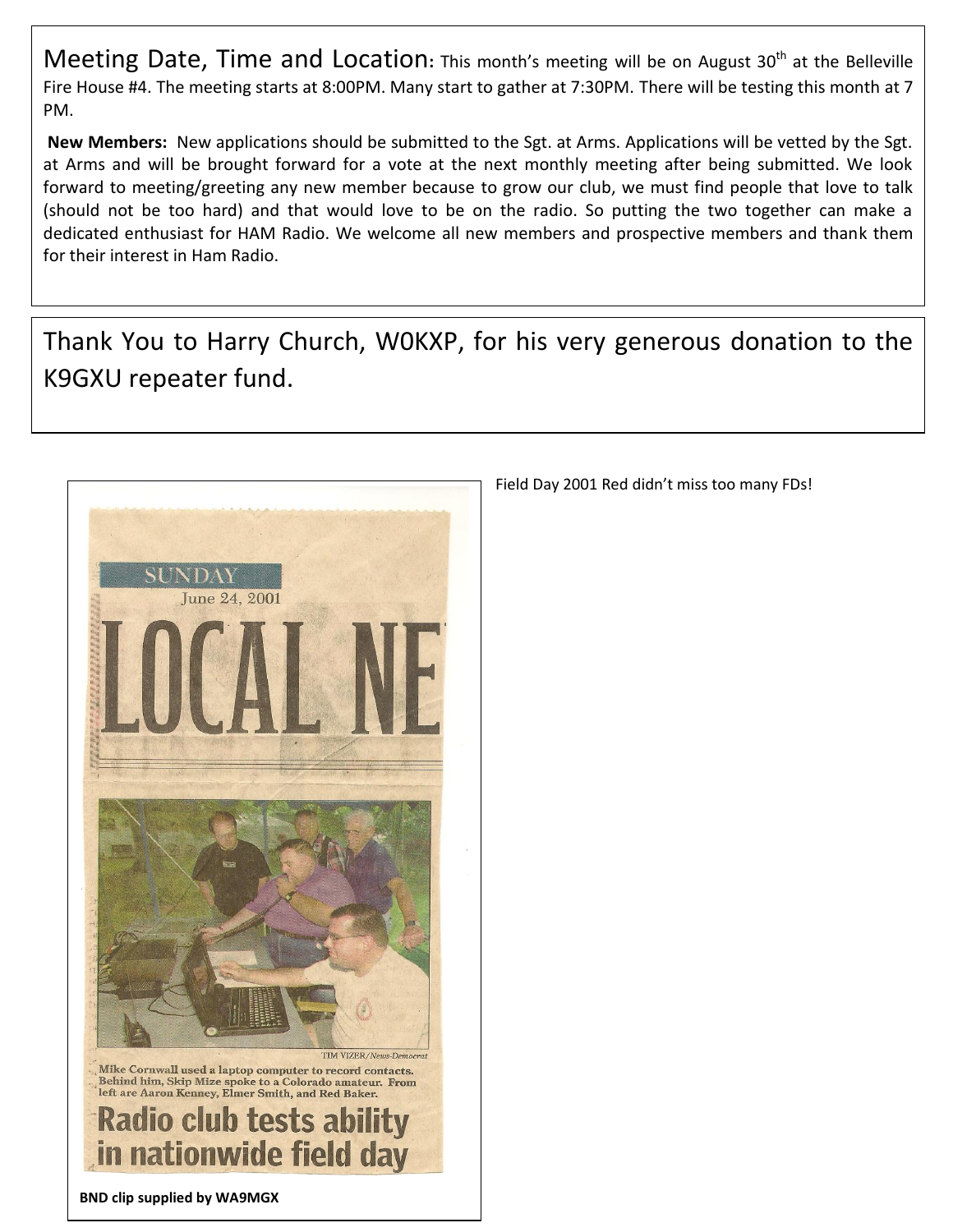## Upcoming Hamfests:

Peoria Superfest September 15, Exposition Gardens Peoria, Il Halloween Hamfest October 27, Kirkwood Community Center, Kirkwood, Mo

Here are some short thoughts:

Don't forget to check in to Larry's, K9LWW, "Good Morning" drive time (7 – 8 am) net on our 2 meter repeater. Stop in and say HI!

The Western Illinois Amateur Radio Club (ILQP) has announced "The Illinois Bicentennial Challenge". This special event will start August 26<sup>th</sup> and end December 3<sup>rd</sup>. Here is a link if you are interested:<http://www.w9awe.org/Challenge.html>

Isn't that a great picture on page one of SCAN? That particular group of guys really "gave back" to the hobby. If you have any pictures of the club you'd like to share with us, get a hold of me and I can get them copied and put into the newspaper. One of these day's we'll put them on the web site too.

Thanks to Red, WA9MGX for providing the picture and Gene, WA9TZL for giving us the background on Ed and Rudy. Gene serves as a "fact checker" for me. Thank you guys.

Don't forget the club picnic September 22<sup>nd</sup>.

Hope to see you at the meeting or on the air.

Remember to send anything you might have for SCAN to [kc9mz@arrl.net](mailto:kc9mz@arrl.net)

73 es gud dx,

Randy, KC9MZ

P.S. What do you get when you cross a centipede with a parakeet?

I forgot to tell you the answer last month: a walkie-talkie!